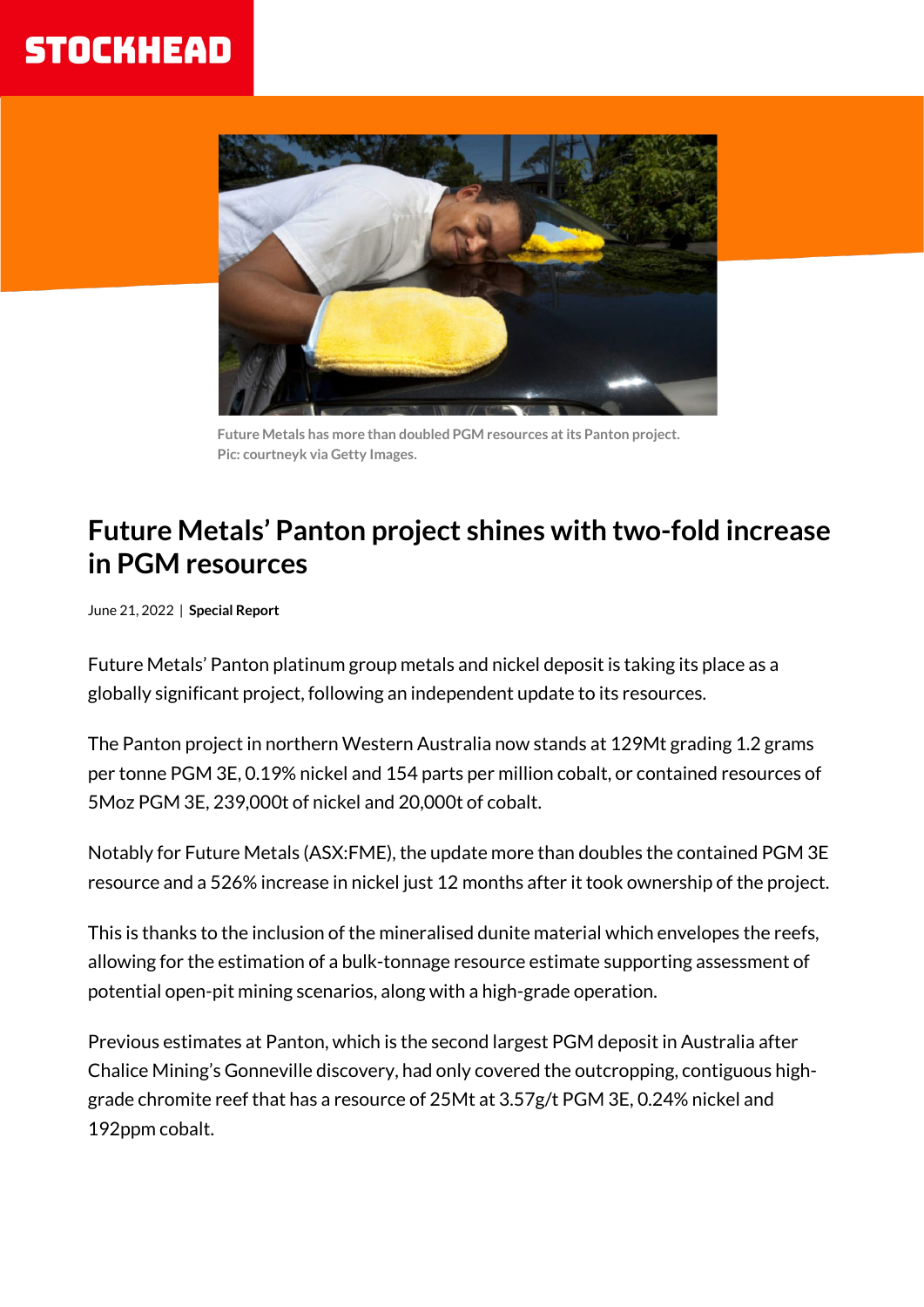## **Growth potential**

Importantly for Future Metals, there is plenty of potential for further growth as the deposit remains open at depth and along strike.

The resource also excludes the large 'Northern Anomaly' where drilling confirms broad widths of PGM, nickel and copper mineralisation from surface across a strike of 2.5km along with numerous near-surface zones within the resource area which, while limited by drilling, are understood to support continuity along strike and at depth.

"This updated JORC resource estimate of 5.0Moz of PGM3E and 238kt of nickel is a pivotal milestone for the Company, demonstrating the potential for Panton to be a PGM-nickel project of global scale outside the primary supply jurisdictions of Russia and South Africa," managing director Jardee Kininmonth says.

"There remains significant exploration upside at Panton with potential to add both tonnes and grade across numerous targets.

"We intend to follow up the success of the new MRE with a drill program which will test a number of exploration targets including the impressive Northern Anomaly which is highly prospective for concentrated sulphide zones."

Kininmonth adds that the company continued to progress the metallurgy work by expanding on early exploratory sighter test work with a more systematic program where analogous projects from the PGM industry in South Africa are used to determine an appropriate flow sheet configuration for the Panton mineralisation.

## **Panton project**

The Panton project consists of three granted mining licences located just 60km north of Halls Creek and 1km off the Great North Highway in the Eastern Kimberley region.

Mineralisation occurs within a 12km long and 3km wide layered, differentiated maficultramafic intrusion referred to as the Panton intrusive.